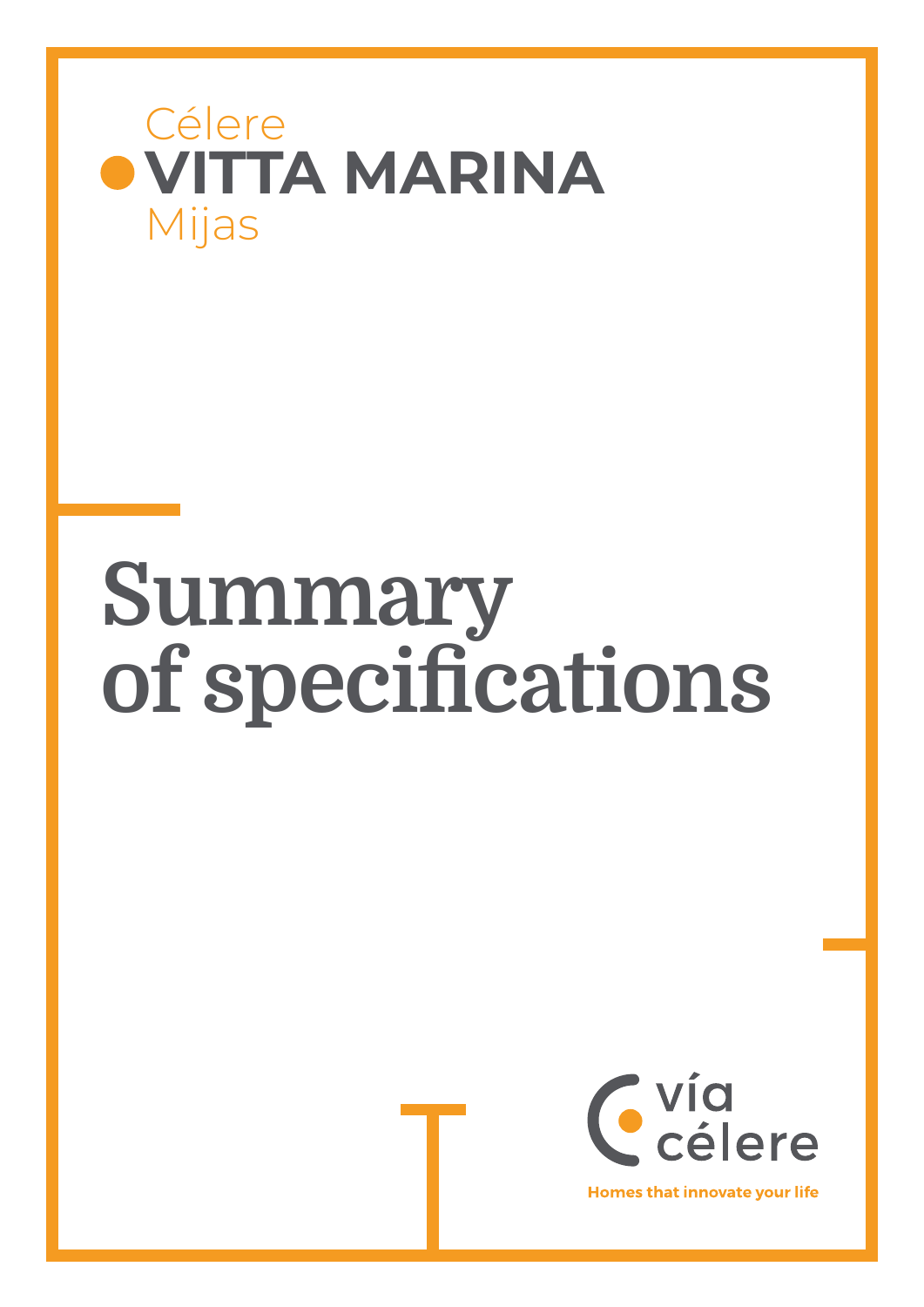

### **• Foundations and structure**

Reinforced concrete with two-way floor structures and/or slabs according to structural calculations.





#### **• Façades**

Rendered brickwork has been used on exterior façade walls, as defined in the project, interior thermal insulation, an air chamber, and panels with laminated plasterboard partitions inside, attached with metal profiles.

Protection of terraces with parapet wall, railings, depending on the façade design combination.

### **• Roofs**

Flat gravel-finish, non-trafficable roof.

Passable roofs finished in non-slip stoneware flooring for exteriors.





#### **• Exterior Carpentry**

Exterior carpentry is PVC. The double glazing with an air chamber significantly reduces the hot-cold energy transfer and exterior noise, ensuring optimum interior comfort.

All bedroom and living room windows have blinds in the same colour as the carpentry.

## **• Interior divisions**

Laminated plasterboard interior partition walls, with metal load-bearing structure and interior thermal-acoustic insulation.

Separation between homes is formed by ceramic brick partitions, lined on both sides with plasterboard and thermal acoustic insulation.

Separation between homes and communal areas is formed by brickwork with inner plasterboard partitioning and thermal-acoustic insulation.





900 10 20 80 viacelere.com Calle Aralia, s/n 29649 Mijas Costa, Málaga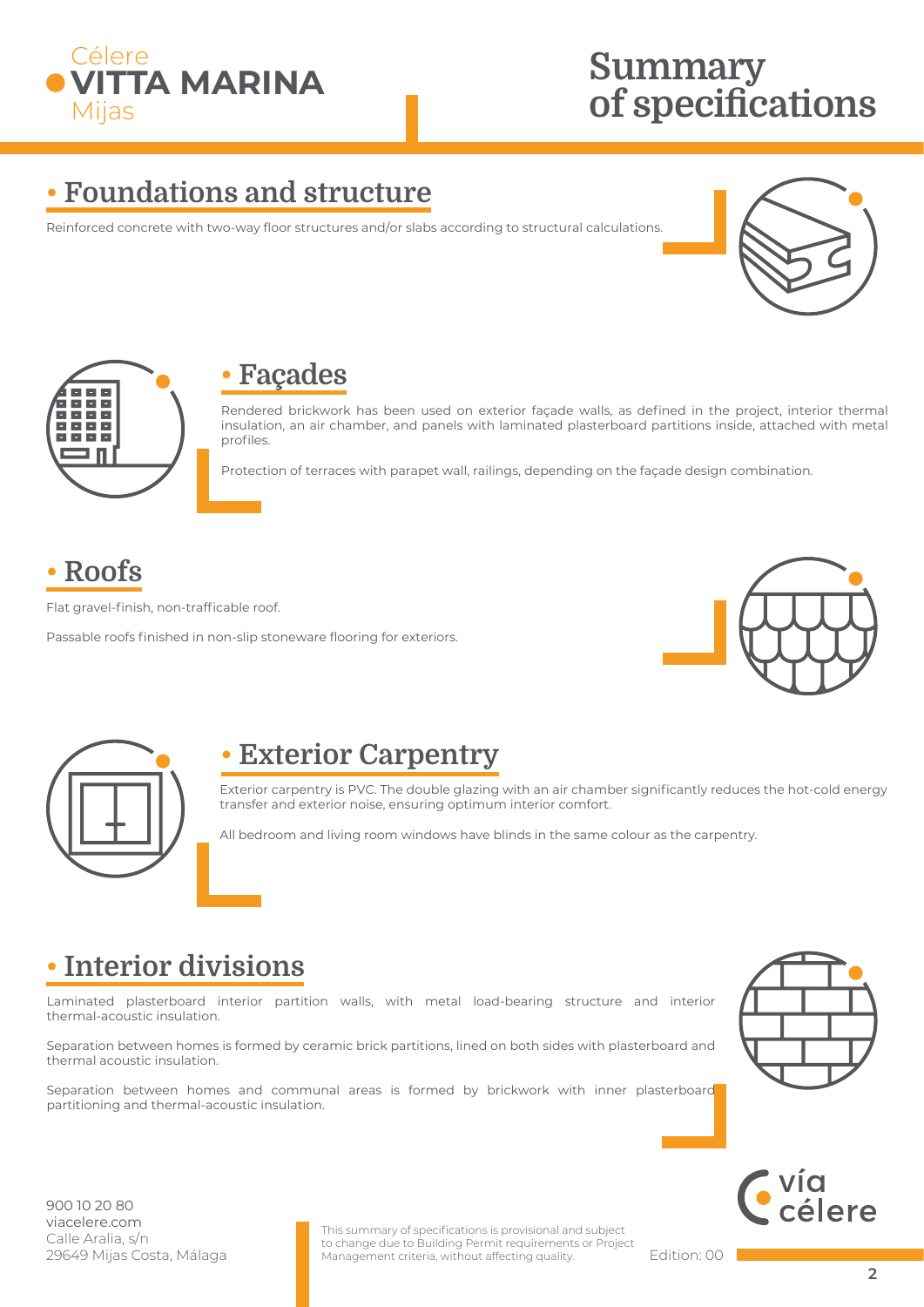



#### **• Interior carpentry**

Armoured entrance door to home, lacquered in white, security fittings, exterior handle and optical peep-hole.

Internal doors with white finish, hanging mechanisms and handle.

Modular wardrobes, hinged or sliding depending on type, with matching doors, melamine interior finish, luggage shelf and hanging rail.

### **• Paintwork**

Vertical surfaces in interior of homes in smooth, soft-coloured plastic paint. Horizontal surfaces in interior of homes in smooth, white plastic paint.





## **• Flooring and tiling**

Ceramic tile flooring inside homes (living room, bedrooms, hallway and corridor). Stoneware flooring in bathrooms.

Outdoor non-slip ceramic tile flooring for terraces.

In wet areas of kitchens, bathrooms, and toilets, mixed wall finishes in paint or high-quality ceramic tiles are used, depending on the design.

Suspended accessible ceiling in bathroom where air-conditioning machinery is housed.

## **• HVAC and hot water**

All homes have an aerothermal system to produce DHW.

HVAC is by pump for heating and cooling and duct installation. The homes have an individual forced ventilation system, thus complying with current indoor comfort and health regulations. This ensures proper ventilation of the rooms and minimises energy consumption.





900 10 20 80 viacelere.com Calle Aralia, s/n 29649 Mijas Costa, Málaga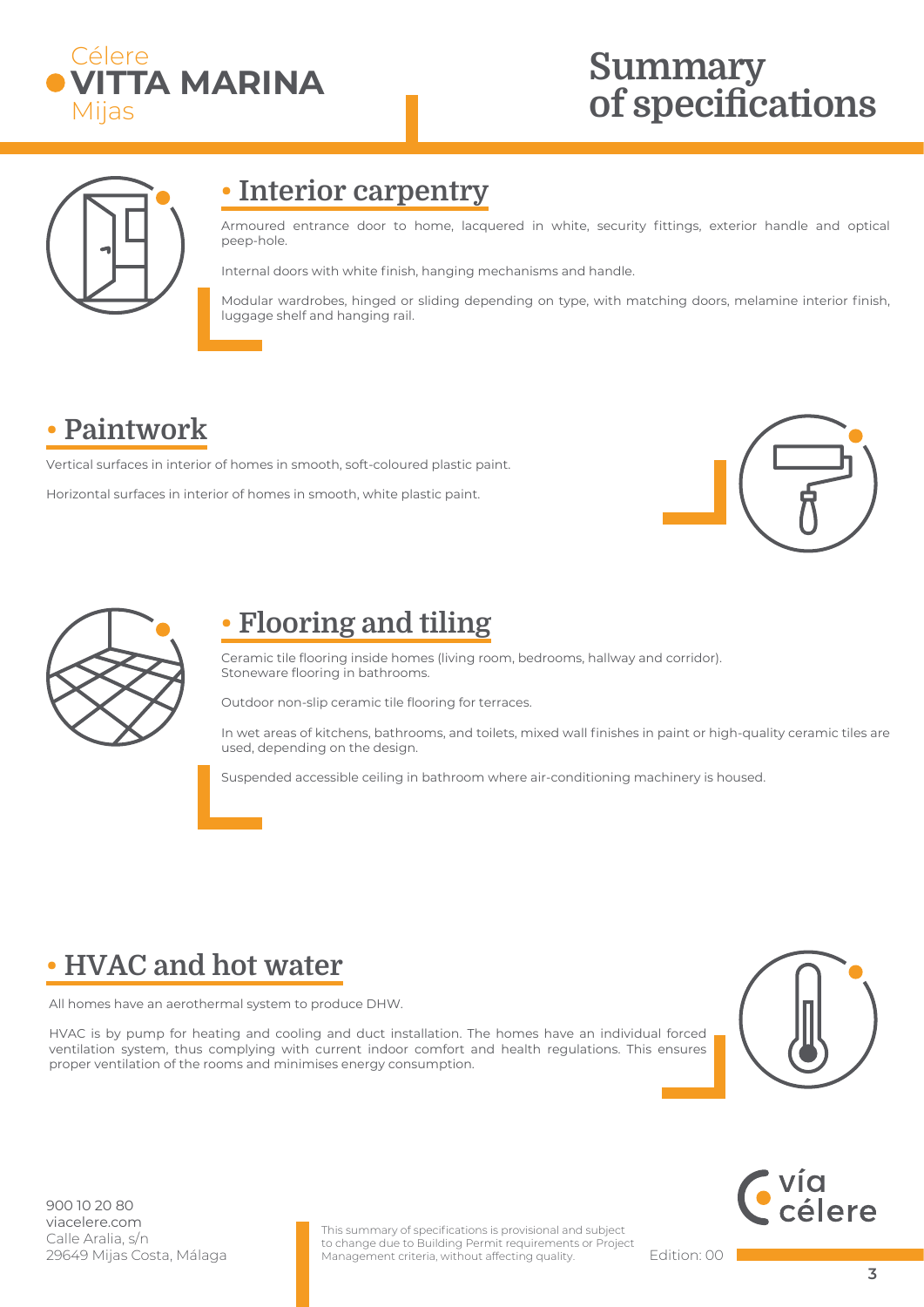

#### **• Sanitary ware and taps**

Sanitary fittings shall be white.

The main bathroom comes with a white washbasin integrated into a vanity unit and the secondary bathroom with a wall-mounted washbasin and mirror in both.

All taps have a chrome finish.

Mixer taps on bathtub and sinks.

Shower thermostat mixer taps.





## **• Electricity and telecommunications**

Electrical installation in accordance with Low Voltage Electrotechnical Regulations. Premium quality electrical fittings.

The installation of in-home telecommunications includes sockets in the living room, bedrooms, and kitchen. Satellite dish pre-installation.

Video intercom for access to the complex and main entrance doors.

Wall light fitting, electrical socket and TV aerial socket on the living room terrace.

## **• Kitchen furniture**

The kitchen is furnished with high and low-level cabinets.

Post-form countertop in working area.

Stainless steel sink and mixer taps.

Electrical appliances: Electric oven, induction hob, extractor hood, refrigerator, washing machine and dishwasher.

This summary of specifications is provisional and subject to change due to Building Permit requirements or Project Management criteria, without affecting quality.